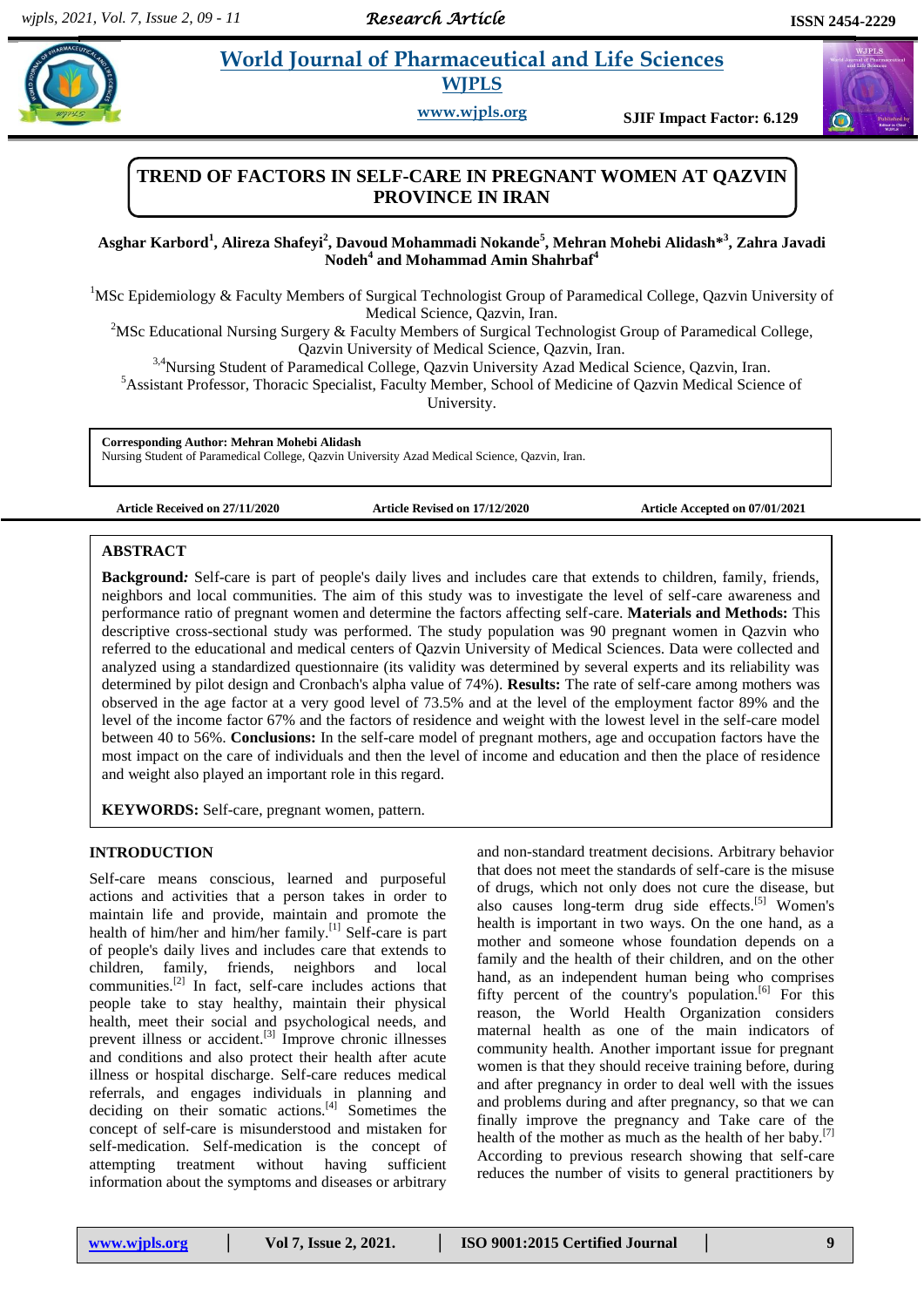40%, the number of visits to specialist doctors by 17%, the number of visits to the emergency department by 50%, the rate of hospitalization by 50%, and the number of absences by 50%. At the same time, self-care reduces the country's medical expenses.[8]

#### **MATERIALS AND METHODS**

In this study, we use a cross-sectional analyticdescriptive study that the time of this study is 2019 in Qazvin and on pregnant women referring to the educational and medical centers of Qazvin University of Medical Sciences in Qazvin province of Iran. In this research project, we used a standard questionnaire whose validity was determined by several experts and its reliability was determined by pilot design and Cronbach's alpha of 74%. The collected data were entered into SPSS 22 software by Chi-square test methods and the factors were analyzed by factor analysis.

### **FINDINGS**

This cross-sectional study was performed on pregnant women in Qazvin in 2019 in the educational and medical centers affiliated to Qazvin Medical Sciences Hospital. In this study, 90 pregnant women referred to health centers were selected by simple random sampling, with the highest yen in the age group of 20 to 30 years with a mean age  $(26± 7.7)$ , the highest weight in the group between 60 to 80 kg with a mean weight  $(9 \pm 76)$  kg Most of them were housewives.

Among the participants in the study, people over 40 years old and the age group of 20-30 years old had the highest level of self-care and there was a significant relationship between age and self-care level (table1). Among the participants in the study, people with cesarean section had the highest level of self-care and there was no significant relationship between the type of delivery and the level of self-care (table2). Among the participants, housewives had the highest level of selfcare and there was a significant relationship between job and self-care (table3).

|  | Table 1: Self-care status pattern by age groups. |
|--|--------------------------------------------------|
|--|--------------------------------------------------|

| <b>Have not Self-care</b> |        | <b>Have Self-care</b> |        | Self-care             |
|---------------------------|--------|-----------------------|--------|-----------------------|
| (Percent)                 | (Freq) | (Percent)             | (Freq) | Age                   |
| 10                        |        | 90                    |        | Under 20 years        |
| 27.5                      | 14     | 72.5                  | 37     | Between 20 - 30 years |
| 35                        |        | 65                    | 13     | Between 30 -40 years  |
|                           |        | 100                   |        | Over 40 years         |
| 26.5                      | 22.    | 73.5                  | 6 I    | Total                 |
|                           | $=2/8$ | $= 0/04$<br>$df=3$    |        | Chi-square test       |

#### **Table 2: Comparison of self-care status pattern by type of delivery.**

| <b>Have not Self-care</b> |                      | <b>Have Self-care</b> |       | <b>Self-care</b>        |
|---------------------------|----------------------|-----------------------|-------|-------------------------|
| (Percent)                 | (Freq)               | (Percent)             | (Freq | <b>Type of delivery</b> |
|                           |                      | 68.9                  |       | Natural childbirth      |
| 20                        |                      | 80                    | 20    | Cesarean section        |
| 27 1                      |                      | 72.9                  |       | Total                   |
| $3df=$                    | $P = 3/5$<br>$= 0/3$ |                       |       | Chi-square test         |

#### **Table 3: Job self-care status pattern.**

| <b>Have not Self-care</b> |           | <b>Have Self-care</b> |        | <b>Self-care</b> |
|---------------------------|-----------|-----------------------|--------|------------------|
| (Percent)                 | (Freq)    | (Percent)             | [Freq] | Job              |
| 24.7                      | ıο        | 75.3                  |        | housewife        |
| 44.4                      |           | 55.6                  |        | Employed         |
| 26.8                      | 22        |                       | 60     | total            |
| $1df =$                   | $= 0/009$ | $P = 1/5$             |        | Chi-square test  |

#### **DISCUSSION**

This study, the level of household income of these people is lower than average, with the level of diploma education and the place of residence is the highest of them in the city. And singleton was more common among clients. Mortality was low among them and most of them were in the 24th week of pregnancy. They chose the sex of their son, son, and natural childbirth. The rate of self-care among mothers was seen at a very good level of 73.5%. In the self-care model, the first influential factor was age. There was a significant relationship between the age of individuals and the level of self-care. Pregnant women under 24 years of age with over 40 years of age had less self-care than the age group between 25 and 35 years. This group was also observed in other studies that a 2007 study by U Söderhamn and M Bachrach-Lindström on patient self-care ability, this is consistent with our study.<sup>[9]</sup> Also, another effective factor